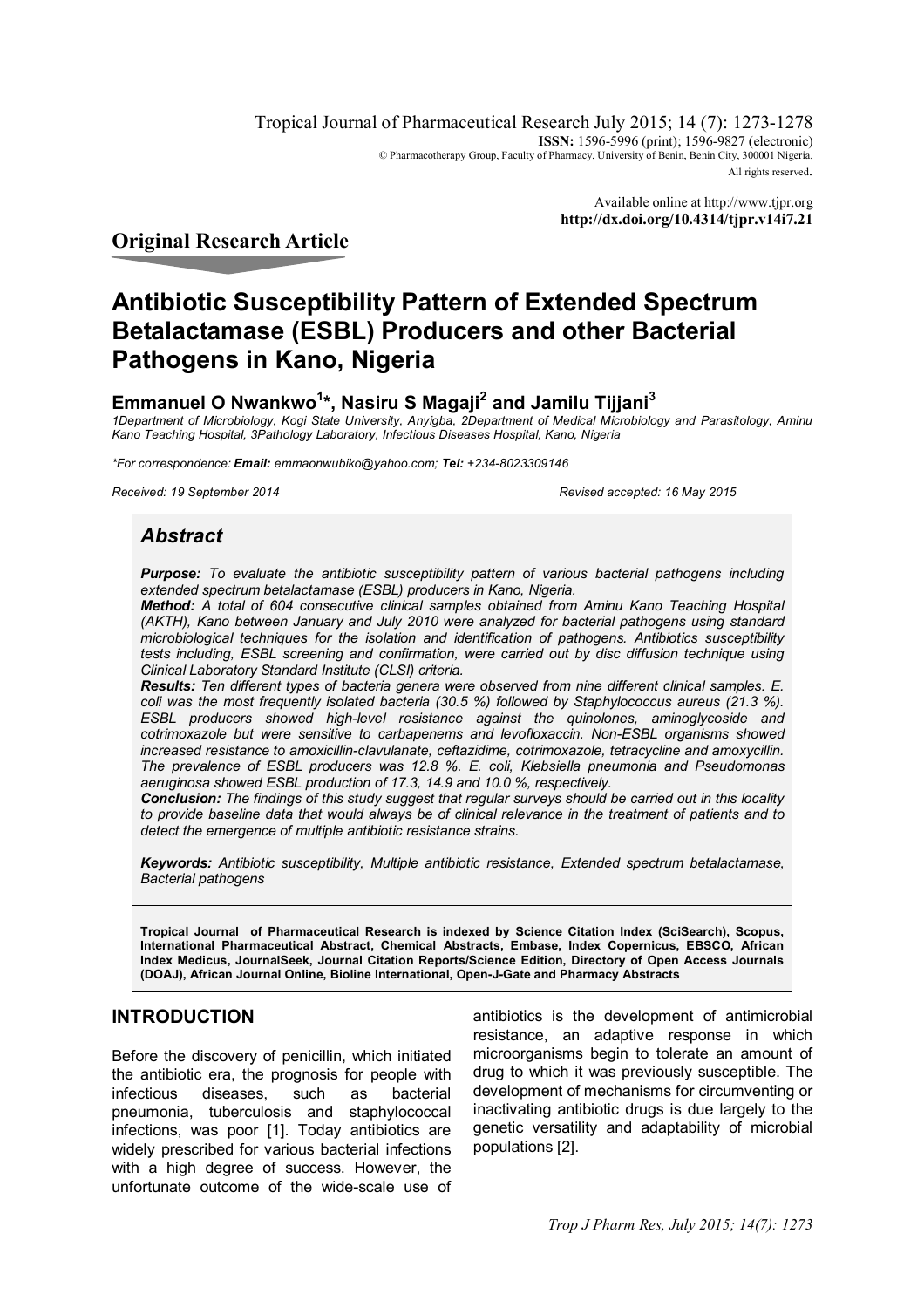Beta-lactam antimicrobial agents are the most common drugs for the treatment of bacterial infections and account for over 50 % of global antibiotic consumption [3]. Bacterial resistance to B-lactam antibiotics has significantly increased in recent years and has been attributed to the spread of plasmid mediated B-lactamases. Some of these organisms have produced new forms of the older enzymes such as the extendedspectrum B-lactamases (ESBLs) that can hydrolyze newer celphalosporins and aztreonam [4].

Extended-spectrum b-lactamases (ESBLs) represent an important mechanism of resistance in Enterobacteriacaeae, because they inactivate penicillin, narrow- and extended-spectrum cephalosporins, and aztreonam [5]. This study is focused on the prevalence and antibiotic susceptibility pattern of ESBL producers in bacterial isolates of urogenital infections and other bacterial pathogens in Kano, Nigeria.

# **EXPERIMENTAL**

#### **Media**

MacConkey agar, Blood agar base, Mueller Hinton agar, Salmonella Shigella agar were all manufactured by Oxoid, Bassingoke, United Kingdom. The antibiotic discs; ofloxacin 15 µg,<br>ceftazidime 30 ug. ceftriazone 30 ceftazidime 30 µg, ceftriazone 30 µg,ciprofloxacin 10 µg, amoxicillin/clavulanate 30 µg, gentamicin 10 µg, levofloxacin 10 µg, amoxycillin 30 µg, erythromycin 15µg, cotrimoxazole 25 µg, and cloxacillin 10 µg (all from Abbot Laboratories, UK) were placed after the plates were confirmed to have dried, and incubated for 18 - 24 h. *E. coli* ATCC 25922, *Pseudomonas aeruginosa* ATCC 27853, *S. aureus* ATCC 25923 were used as control.

#### **Samples**

A total of 604 clinical samples as listed above obtained from patients at Amino Kano teaching Hospital from various service points between January and July 2010 were analyzed for bacterial pathogens by standard microbiological procedures [6].

The clinical samples consisted of the following: urine (N = 302), wound swab (N = 151), ear swabs ( $N = 78$ ), catheter tips ( $N = 34$ ), semen ( $N = 124$ )  $= 3$ ), endocervical swabs (N  $= 12$ ), throat swabs  $(N = 3)$  and umbilical cord swab  $(N = 6)$ .

The samples were inoculated on blood and MacConkey agar. Salmonella Shigella agar was

included for enteric pathogens. All were incubated aerobically at  $37 \text{ °C}$  for 18 - 24 h. Anaerobic culture was not carried out. Gram stain, motility and biochemical tests were used to identify the various isolates.

#### **Antibiotic susceptibility test**

This was carried out by disc diffusion technique, (WHO modified) in accordance with the CLSI criteria and interpreted accordingly [7]. Mueller Hinton culture plates were inoculated by dipping a sterile cotton wool swab into a suspension of the overnight growth of the organism prepared to the density of a Mc Farland no 0.5 opacity standard; excess liquid from the swab was expressed before inoculation by spread plate method.

#### **ESBL producers-screening and confirmation**

The isolates were tested against third generation cephalosporins (cefodoxime, cefotaxime and ceftriaxone) using Clinical Laboratory Standard Istitute (CLSI) recommended, WHO modified Kirby Bauer disc diffusion method [8]. Zone diameters were interpreted using the revised National Committee on Clinical Laboratory (NCCL) Standard document [14]. Isolates with reduced susceptibility to cefpodoxime  $(≤ 17$  mm) cefotaxime ( $\leq$  27 mm) and ceftriaxone ( $\leq$  25 mm) were considered to be possible ESBL producers.

Phenotypic confirmation test was carried-out using Double Disc Synergy test. Disc containing the standard 10 ug of cefpodoxime and 30 ug of ceftazidime/ceftriaxone, are placed 15 mm apart (edge to edge); with amoxicillin-clavulanic acid disc containing 10 ug of the latter compound mounted exactly at their center. After 16 - 20 h of incubation at  $35^{\circ}$ C, any enhancement of the zone of inhibition between a beta-lactam disk and that containing the beta-lactamase inhibitor is indicative of the presence of an ESBL [9].

#### **Statistical analysis**

The data were computed as mean and standard deviation as well as in percentage. Chi-square analysis was carried out by Epi info Version 6 software. *P* < 0.05 was accepted as statistically significant.

### **RESULTS**

The age group prevalence of infected patients is presented on Table 1. The age group that had the highest number of isolates was 0 - 10 years  $(27.8\%)$  while > 70 years  $(0.9\%)$  had the least.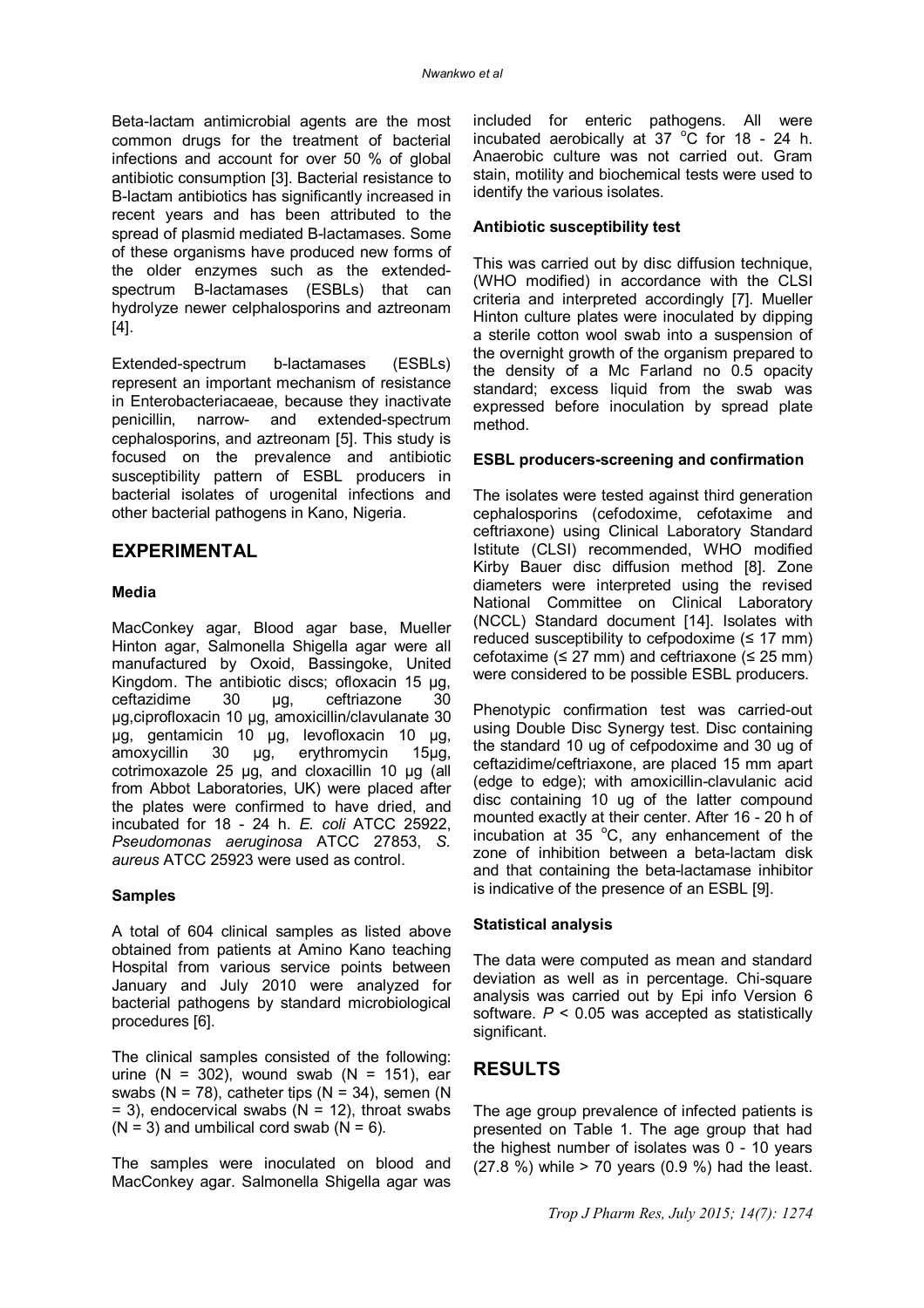The difference was statistically significant  $X^2 =$ 356.9, df = 7,  $p < 0.001$ .

|  | Table 1: Prevalence by age of infected patients |  |  |  |  |
|--|-------------------------------------------------|--|--|--|--|
|--|-------------------------------------------------|--|--|--|--|

| Age (years) | N   | Prevalence (%) |
|-------------|-----|----------------|
| $0 - 10$    | 168 | 27.8           |
| $11 - 20$   | 71  | 11.8           |
| $21 - 30$   | 166 | 27.5           |
| $31 - 40$   | 78  | 12.9           |
| 41-50       | 47  | 7.7            |
| 51-60       | 35  | 5.8            |
| 61-70       | 33  | 5.5            |
| >70         | 6   | 0.9            |

 $X^2$  = 356.9, df = 7,  $p < 001$ 

Table 2 shows the distribution of bacterial pathogens by clinical samples and gram staining reactions. 75 % of the isolates showed gram negative result while 24.8 % were Gram positive cocci. Urine sample constituted the largest number of specimens (50 %) followed by wound swab (25 %). *E. coli* was the most frequently isolated organism (30.5 %) followed by *S. aureus* (21.3 %).

The antibiotic susceptibility data for the bacterial pathogens, which shows high level of resistance against various antibiotics, are presented in Table 3.

Most pathogens were resistant to commonly used antibiotics such as tetracycline, cotrimoxazole and amoxycillin. *E. coli* and *Klebsiella pneumonia* showed 14 and 16 % susceptibility respectively against amoxicillin/clavulanate and 43 and 21 % respectively against ceftazidime. However, ceftriaxone, gentamicin and levofloxacin showed over 60 % susceptibility against most bacterial pathogens.

Table 4 shows the percentage prevalence of extended spectrum beta-lactamase producers among urogenital pathogens.

*E. coli* had the highest prevalence of 17.3 % followed by *Klebsiella pneumonia* 14.9 % while the least was *Proteus vulgaris* 2.4 %. The difference however, was not statistically significant ( $X^2 = 9.22$ , df = 4,  $p = 0.05$ ).

The antibiotic susceptibility pattern of ESBLs against six antibiotics is presented in Table 5. Besides exhibiting high level resistance against the cephalosporins, these pathogens also show resistance to other groups of antibiotics such as the aminoglycoside, fluoroquinolones and cotrimoxazole.

However, the cabapenemes and levofloxacins showed encouraging results above 60 % (57 - 69 %).

#### **DISCUSSION**

The prevalence of resistance to antibiotics varies greatly from one geographical area to another as well as between hospitals within community, mainly because of the differences in antimicrobial usage and infection control practices [10].

The age group prevalence of high infectious rate observed in infants and older children when exposed to bacterial pathogens could be attributed to their low level of immunity, other researchers made similar observations in their reports [11]. The majority of the bacterial isolates 75.2 %, observed in the study were Gram negative bacilli mainly of the Enterobacteriaceae.

**Table 2:** Distribution of bacterial pathogens by clinical samples and Gram-staining reactions

| <b>Isolate</b>       | <b>UR</b> | СT | ES | <b>WS</b> | <b>ST</b> | <b>ECS</b> | TS | <b>SM</b>   | <b>UBC</b> | Total | %    |
|----------------------|-----------|----|----|-----------|-----------|------------|----|-------------|------------|-------|------|
| Gram-negative        |           |    |    |           |           |            |    |             |            |       |      |
| E. coli              | 136       | 9  | 20 | 15        | 0         | 5          | 0  | 0           |            | 186   | 30.5 |
| K. pneumonia         | 58        | 3  | 10 | 10        | 0         | 6          |    | 2           | 0          | 90    | 14.8 |
| P. mirabilis         | 25        | 3  | 10 | 10        | 0         |            | 0  | 0           | 0          | 49    | 9.0  |
| P. vulgaris          | 39        | 0  | 7  | 2         | 0         | 0          |    |             | 0          | 50    | 8.2  |
| P. aeruginosa        | 24        | 9  | 16 | 10        | 0         | 0          |    | 0           | 0          | 60    | 9.8  |
| Enteropathic E. coli | 0         | 0  | 0  | 0         | 10        | 0          | 0  | 0           | 0          | 10    | 1.6  |
| Salmonella typhi     | 0         | 0  | 0  | 0         | 5         | 0          | 0  | 0           | 0          | 5     | 0.8  |
| Enterobacter Spp     | 2         | 0  | 0  | 0         | 0         | 0          | 0  | 0           | 0          | 2     | 0.3  |
| M. morgani           |           | 0  | 0  | 0         | 0         | 0          | 0  | $\mathbf 0$ | 0          |       | 0.2  |
| S. marcescens        |           | 0  | 0  | 0         | 0         | 0          | 0  | 0           | 0          |       | 0.2  |
| Gram-positive        |           |    |    |           |           |            |    |             |            |       |      |
| E. faecalis          | 16        | 0  | 0  | 4         | 0         | 0          | 0  | 0           | 0          | 20    | 3.3  |
| S. aureus            | $\Omega$  | 10 | 15 | 100       | 0         | 0          | 0  | 0           | 5          | 130   | 21.3 |
| Total                | 302       | 34 | 78 | 151       | 15        | 12         | 3  | 3           | 6          | 604   |      |

*Key:* UR = urine, CT = catheter tip, ES = ear swab, WS = wound swab, ST = stool, ECS = endocervical swab, TS = throat swab, SM = semen, UBC = umbilical cord swab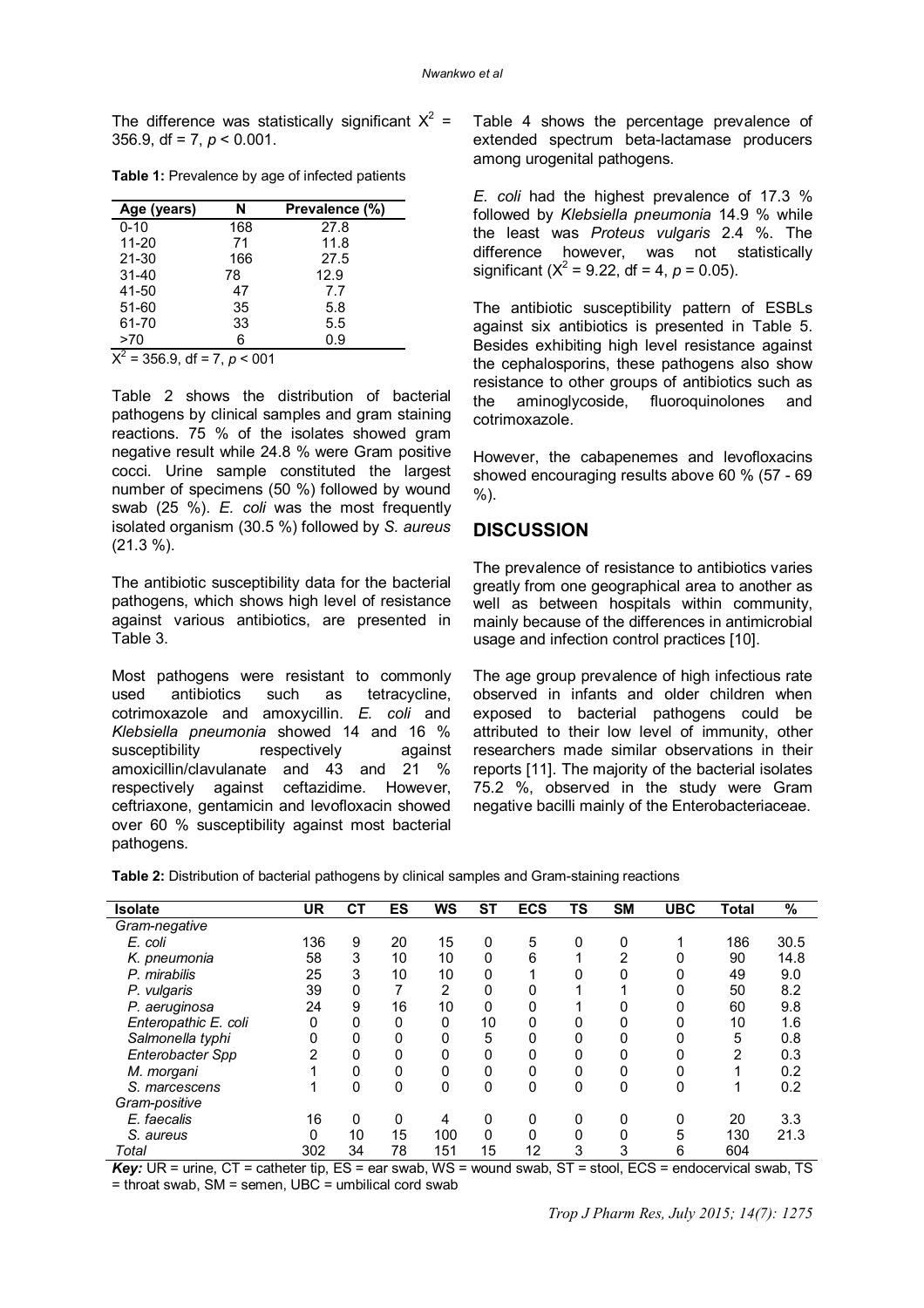|              |               |                                                                                                |                                                                |                                                                                     | Sensi                 |                                                             |                                                         |                                          |                                                               |                     |                                                                                                  |
|--------------|---------------|------------------------------------------------------------------------------------------------|----------------------------------------------------------------|-------------------------------------------------------------------------------------|-----------------------|-------------------------------------------------------------|---------------------------------------------------------|------------------------------------------|---------------------------------------------------------------|---------------------|--------------------------------------------------------------------------------------------------|
|              |               |                                                                                                | CAZ                                                            |                                                                                     | 응                     |                                                             |                                                         | <b>AMX</b>                               | 窋                                                             |                     | Ğ                                                                                                |
|              |               |                                                                                                |                                                                |                                                                                     | 124(66.67<br>5 (60.0) |                                                             |                                                         |                                          |                                                               |                     |                                                                                                  |
|              |               |                                                                                                |                                                                |                                                                                     |                       |                                                             |                                                         |                                          |                                                               |                     |                                                                                                  |
|              | 5/16.7        |                                                                                                |                                                                |                                                                                     |                       |                                                             |                                                         |                                          |                                                               |                     | 3 (80.0)<br>80 (88.9)<br>80 (81.6)<br>80 (80.0)<br>80 (80.0)<br>80 (150)<br>80 (150)<br>80 (150) |
| 0.81.6       | 3             |                                                                                                |                                                                |                                                                                     |                       |                                                             |                                                         |                                          |                                                               |                     |                                                                                                  |
| 0.601        | 0(40.0)       |                                                                                                |                                                                |                                                                                     |                       |                                                             |                                                         |                                          |                                                               |                     |                                                                                                  |
| 0(66.7)      |               |                                                                                                |                                                                |                                                                                     |                       |                                                             |                                                         |                                          |                                                               |                     |                                                                                                  |
| $\Omega$ .0) |               |                                                                                                |                                                                |                                                                                     |                       |                                                             |                                                         |                                          |                                                               |                     |                                                                                                  |
|              |               |                                                                                                |                                                                |                                                                                     |                       |                                                             |                                                         |                                          |                                                               |                     |                                                                                                  |
|              |               |                                                                                                |                                                                |                                                                                     |                       |                                                             |                                                         |                                          |                                                               |                     |                                                                                                  |
|              |               |                                                                                                |                                                                |                                                                                     |                       |                                                             |                                                         |                                          |                                                               |                     |                                                                                                  |
| 0.06(        |               |                                                                                                |                                                                |                                                                                     |                       |                                                             |                                                         |                                          |                                                               |                     |                                                                                                  |
| (53.8)       | $\frac{1}{2}$ |                                                                                                | 5(3.8)                                                         |                                                                                     |                       |                                                             |                                                         |                                          |                                                               |                     |                                                                                                  |
|              |               |                                                                                                |                                                                |                                                                                     |                       |                                                             |                                                         |                                          |                                                               |                     |                                                                                                  |
| Z            |               | $\frac{1}{2}$ $\frac{(20.0)}{0}$<br>ev: "Enteropathogenic E.coli, CN = gentamicin<br>$MN = am$ | 185.7<br>85 (700)<br>866 (800)<br>88 (800) - 1<br>88 (800) - 1 | 8043.0)<br>4 4043.00<br>4 40443.00<br>8 4 4046.00<br>8 404 405 400<br>8 404 405 400 |                       | 66788666<br>6688666666666<br>68888666666688<br>688888666688 | ឌី១ ទុក្ខគ្<br>ម៉ូនី ម៉ូឌី ។ ទូទូទូទូទូ<br>ដូនី ម៉ូឌី ។ | 811 - 8<br>815 - 818 8888<br>82 - 838888 | ຊີ<br>ຮູ້ອິດໃຊ້ ຄູ່<br>ຊູ້ອິດປີ ຮູ້ອິດ<br>ຊູ້ ສູ້ ສູ້ອິດຊີວິດ | 80(61.5)<br>15(75.0 |                                                                                                  |

Table 3: Antibiotic susceptibility of bacteria pathogens isolated from dinical samples in AKTH

This is in agreement with the reports of other researchers [12]. *E. coli* (30.5 %) was the most frequently isolated. It also accounted for most of all urinary isolates giving 45.0 %. This observation is in agreement with the findings of other research workers [13]. The preponderance of this organism may be due to the fact that it constitutes a large proportion of the intestinal flora and with low hygienic practices, it will be expected to be isolated in diseases such as urinary tract infection, wound infections and other bacterial infections.

The prevalence of ESBL producers in this study was 12.8 %, which is higher than an earlier study in Kano [14] that reported 9.25 %, but much lower than a report of 36.2 % from Ebonyi State in Nigeria [15]. However, these results are higher than the report of 2.6 % from researchers in Bosnia and Herzegovina [16], and also 8.9 % from Saudi Arabia [17]. These may be attributed to different cultures of antibiotic usage in states where studies were carried out.

*E. coli* and *Klebsiella pneumoniae* showed ESBLs prevalence of 17.3 % and 14.9 % respectively in the present study. These values were lower than the reports from India [18]. However, both reports are at variance with another report from Nigeria [19] in which *Klebsiella pneumoniae* had ESBL prevalence of 35.3 % while *E. coli* had 27.3 %. The antibiotic susceptibility of ESBL *E. coli* was 46.1, 7.6, 30.8 and 57.7 % when tested against gentamicin, cotrimoxazole, ciproflaxacin and levofloxacin respectively. Against imipenem and meropenem ESBL producing *E. coli* showed an antibiotic susceptibility of 69.2 % and 61.5 %, respectively. Other researchers [20] also reported encouraging antibiotic susceptibility result with imipenem and meropenem.

The predominating presence of *S. aureus* (76.9 %) on the isolates in wound swab, agrees with earlier reports [21]. It is important to mention that its high level resistance characteristics observed in this study is also in agreement with other reports [22]. *S. aureus* showed antibiotic susceptibility of 30.8, 3.8, 23, 0, 0, 0 and 45.2 % when tested with amoxicillin/clavulanate, ceftazidime, ceftriaxone, cotrimoxazole, tetracyclin, amoxicillin and cloxacillin. *E. coli* was also observed to have shown very poor susceptibility to all the antibiotics mentioned which are all routine and commonly used drugs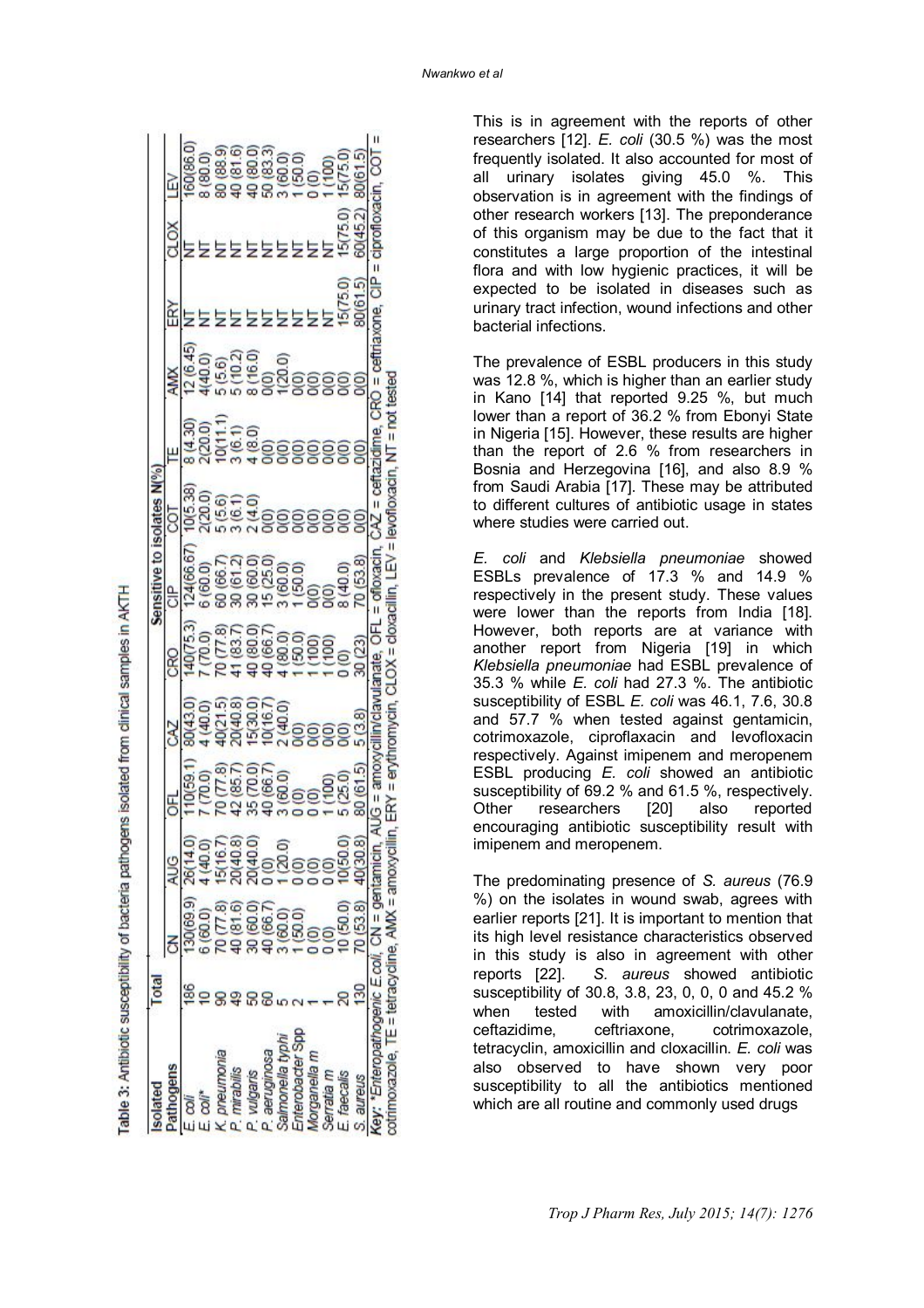#### *Nwankwo et al*

| Bacteria isolate                  | No. of isolates screened | <b>Positive</b> | <b>Negative</b> | <b>Prevalence</b><br>(%) |
|-----------------------------------|--------------------------|-----------------|-----------------|--------------------------|
| E. coli                           | 150                      | 26              | 124             | 17.3                     |
| Klebsiella pneumoniae             | 67                       | 10              | 57              | 14.9                     |
| Proteus mirabilis                 | 29                       |                 | 27              | 6.8                      |
| Proteus vulgaris                  | 41                       |                 | 40              | 2.4                      |
| Pseudomonas aeruginosa            | 33                       |                 | 31              | 6.0                      |
| <b>Total</b>                      | 320                      | 41              | 280             | 12.8                     |
| $X^2 = 9.22$ , df = 4, $p = 0.05$ |                          |                 |                 |                          |

**Table 4:** Prevalence of extended-spectrum betalactamase (ESBL) producers among Gram-negative urogenital pathogens

**Table 5:** Antibiotic susceptibility pattern of ESBL producers

| Pathogen               | No. of          | Sensitive isolates N(%) |        |         |            |            |          |  |
|------------------------|-----------------|-------------------------|--------|---------|------------|------------|----------|--|
|                        | <b>isolates</b> | СN                      | COT    | CIP     | <b>IMP</b> | <b>MEP</b> | LEV      |  |
| E. coli                | 26              | 12(46.1)                | 2(7.6) | 8(30.8) | 18(69.2)   | 16(61.5)   | 15(57.7) |  |
| Klebsiella pneumonia   | 10              | 5(50)                   | 0(0)   | 4(40)   | 7(70)      | 6(60)      | 6(60)    |  |
| Proteus mirabilis      |                 | 0(0)                    | O(0)   | 0(0)    | 0(0)       | 1(50)      | 1(50)    |  |
| Proteus vulgaris       |                 | 0(0)                    | O(0)   | 0(0)    | 0(0)       | 0(0)       | 1(100)   |  |
| Pseudomonas aeruginosa |                 | 1(50)                   | O(0)   | 0(0)    | 1(50)      | 0(0)       | 1(50)    |  |

*Key: CN = gentamicin, COT = cotrimoxazole, CIP = ciprofloxacin, IMP = imipenem, MEP = meropenem, LEV = levofloxacin*

that are completely losing their efficacy against increasing wave of bacterial resistance.

Many clinical laboratories (as well as the wider medical community) are not fully aware of the importance of ESBLs and how to detect them; laboratories may also lack the resources to curb the spread of these resistance mechanisms [23]. This ignorance and possible financial constraints<br>may be responsible for the continuous be responsible for the continuous dissemination of ESBLs worldwide.

Despite the rapidity with which new chemotherapeutic agents are introduced, bacteria have shown a remarkable ability to develop resistance to these agents. In view of the steady rise in bacteria resistance to antibiotics, it has become very important to carry out *in vitro* antimicrobial susceptibility testing before prescription.

### **CONCLUSION**

Regular studies of the antibiotic susceptibility pattern of isolates commonly observed in a locality will guide therapeutic judgment and enhance antibiotic prescribing. Such surveys will yield the first clue when multi drug resistant isolates are encountered to prevent therapeutic failures that could be fatal in the management of patients.

## **ACKNOWLEDGEMENT**

We are grateful for the assistance of members of

staff, Microbiology Laboratory Department, AKTH.

# **REFERENCES**

- *1. Nwadioha SI, Nwokedi EOP, Ikeh I, Egesie J, Kashibu E. Antibiotic susceptibility pattern of uro-pathogenic bacterial isolates from AIDS patients in a Nigerian tertiary hospital. J Med Med Sci. 2010; 1(11): 530- 534.*
- *2. Sule WF, Adige AA, Abubakar MJ, Ojezele MO: Antimicrobial resistance of clinical isolates of S. typhi in Anyigba, Kogi state. Clo Adv Res J Microbiol. 2012; 1(4): 057-061*
- *3. Kotra LP, Samama J, Mobashery S. β¬-lactamases and resistance to B-lactam antibiotics, In Lewis, K., Salyers, A. A., Tabar, H. W. and Wax, R. G. Eds. Bacterial resistance to antimicrobials. Mercel Decker, New York 2002: 123-160.*
- *4. Paterson DL, Bonomo RA. Extended spectrum Blactamases: Clinical update. Clin Microbiol Rev. 2005; 18(4): 657-686.*
- *5. Cao V, Lambert T, Nhu DQ, Loan HK, Hoang NK, Alert G, Courvalin P. Distribution of Extended-spectrum Blactamases in clinical isolates of Enterobacteriaceae in Vietnam. Antimicrob Agents Chemother 2002; 46: 3739-3743.*
- *6. Cheesebrough M. District laboratory practice for tropical countries, Cambrigde University press, UK 2004; 2: 180-197.*
- *7. Clinical Laboratory Standard Institute. Performance standard for antimicrobial disc susceptibility test; Approved standard-9th Ed. Supplement M2-A9, 2006;26(1)*

*Trop J Pharm Res, July 2015; 14(7): 1277*